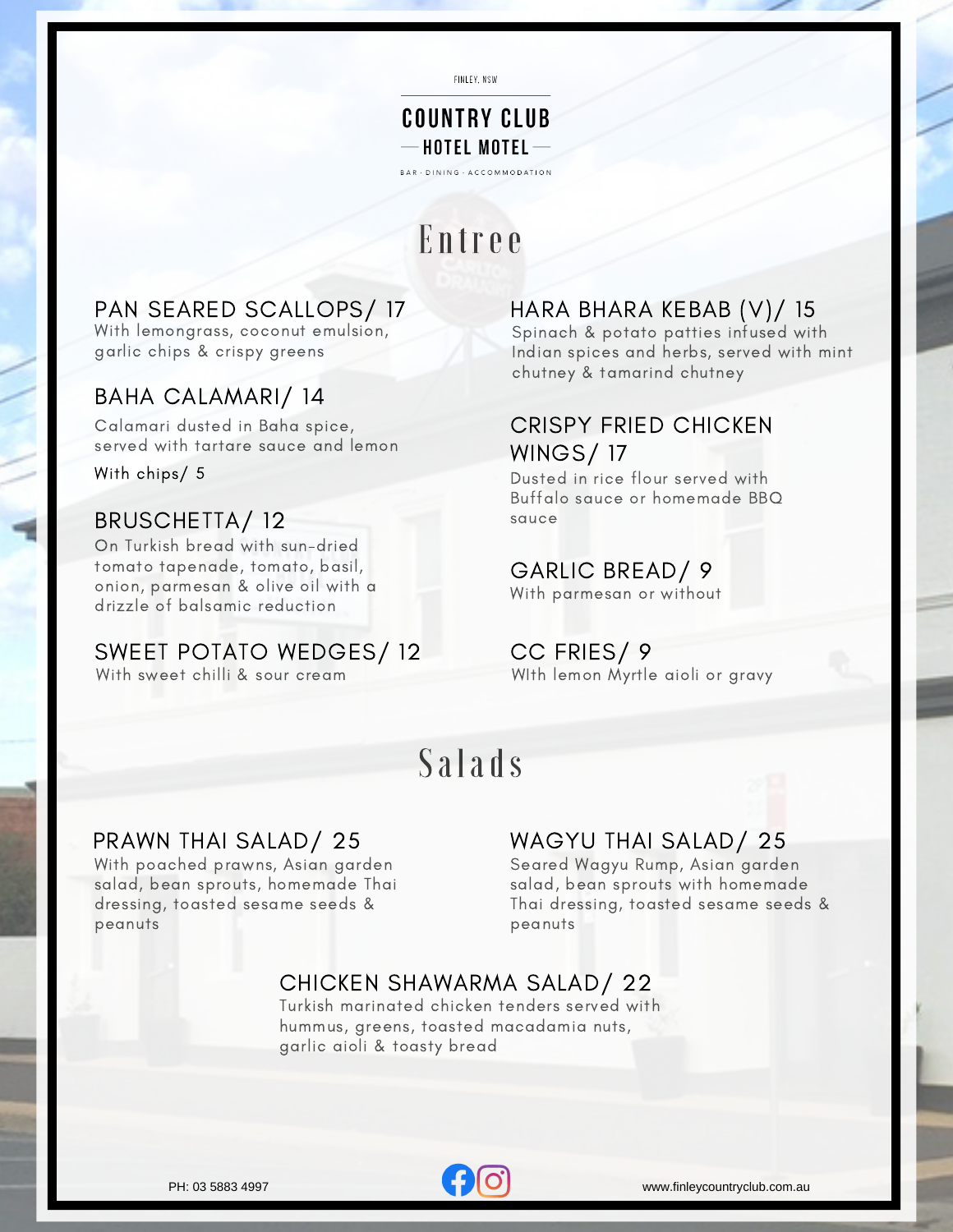FINLEY, NSW

### **COUNTRY CLUB**  $-$  HOTEL MOTEL  $-$

BAR · DINING · ACCOMMODATION

## Pasta

### PENNE PUTTANESKA/ 20

Tomato base with garlic, olives, chilli (opt), anchovies & parmesan

Add Chicken/ 4

### PENNE CHILLI PRAWN CARBONARA/ 27

With eggs, bacon, parmesan, prawns, crushed pepper & cream

## Indian

House made with aromatic rice BUTTER CHICKEN / 25

House made with aromatic rice VEGETARIAN CURRY / 25 PRAWN MANGO CURRY / 27<br>Ginger, garlic, curry leaves, chilli

& mango with a rich coconut cream

# Steak

de with aromatic rice<br>
ARIAN CURRY / 25<br>
dide with aromatic rice<br>
Star angle with a rich occount<br>
Fillet 300g/ 42<br>
Pregendbes/5 Fries/5 Sweet Platato Wedges/6<br>
Fillet 200g / 39<br>
Main<br>
Main<br>
Main<br>
Main<br>
MAGYU STEAK SANDWICH Wagyu Rump 300g/ 42 Scotch Fillet 300g/ 40 Eye Fillet 200g / 39

#### Sides Vegetables/ 5 Fries/ 5 Sweet Potato Wedges/ 6

Sauces

Pepper, Creamy Mushroom, Dianne & Gravy

# Main

Slow cooked Lamb shank in red wine jus, fresh made mash & seasonal vegetables

### FLATHEAD TAILS/ 17/20

with crunchy fries & fresh seasonal salad

### FRESH CHICKEN PARMIGIANA/ 21/26

Panko crumbed with our home made napolitana sauce, ham, cheese & your choice of sides

#### Extra Sauce/ 2

### LAMB SHANK/ 31 WAGYU STEAK SANDWICH/ 20

Grilled Wagyu Rump, salad greens, tomato, onion & mayo - Served with chips

Add egg/ 2 bacon/ 2 cheese/ 1

FISH OF THE DAY/ 31 CHECK OUR SPECIALS

### FRESH CHICKEN SCHNITZEL/ 18/20

Panko crumbed with your choice of sides & sauce